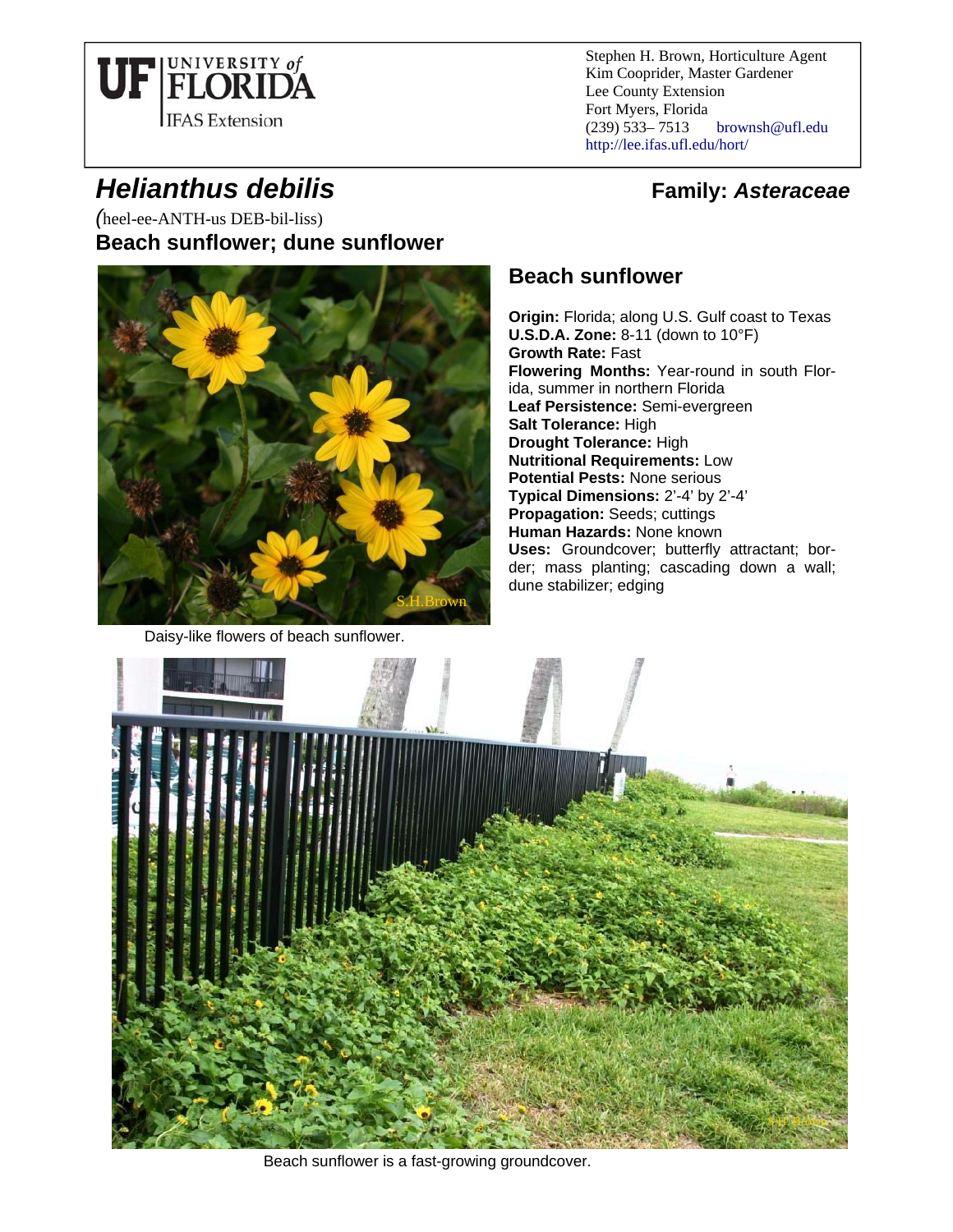The beach sunflower is a highly salt-tolerant plant that thrives in sandy, well-drained soil in full sun. It can be found growing naturally on sand dunes and with native vines and grasses. It spreads by aboveground stems and by seeds. The stems are easily rooted wherever they touch ground. Under adequate growing conditions, it becomes a shrubby groundcover of about two to four feet tall. Heavy summer rains, especially in poorly drained soils, promote root rot, defoliation, and elongated stems. In south Florida, plant from February into December. Select smaller plants preferable from 4 inch pots or from liners. Smaller plants grow faster, bloom more profusely, and usually live longer than older plants from larger containers. Space plants 36 to 48 inches apart. Plants can be firmed into the soil through mulch no more than 3 inches deep. Rampant growth occurs in the summer with one plant growing to cover an area as large as 8' by 8'. One or two applications of fertilizer during the year will encourage plants to establish and cover the ground quickly. Once established no fertilizer is needed. Established plants will bloom continually for about two years at which time they become woody, "leggy," and exhausted. During that time, quarterly removal of dead and dying stems will help to keep the plants looking their best. If not, a light clipping just before the rainy season may help to rejuvenate plants. At about two years, declining plants can be easily uprooted. This exposes seeds to sunlight and encourages the growth of a new generation of seedlings. These seedlings will cover the exposed area within a few weeks. Seeds will germinate atop mulch. The plant has irregularly toothed leaves, growing opposite or alternating on the stem. Cont. on page 3.

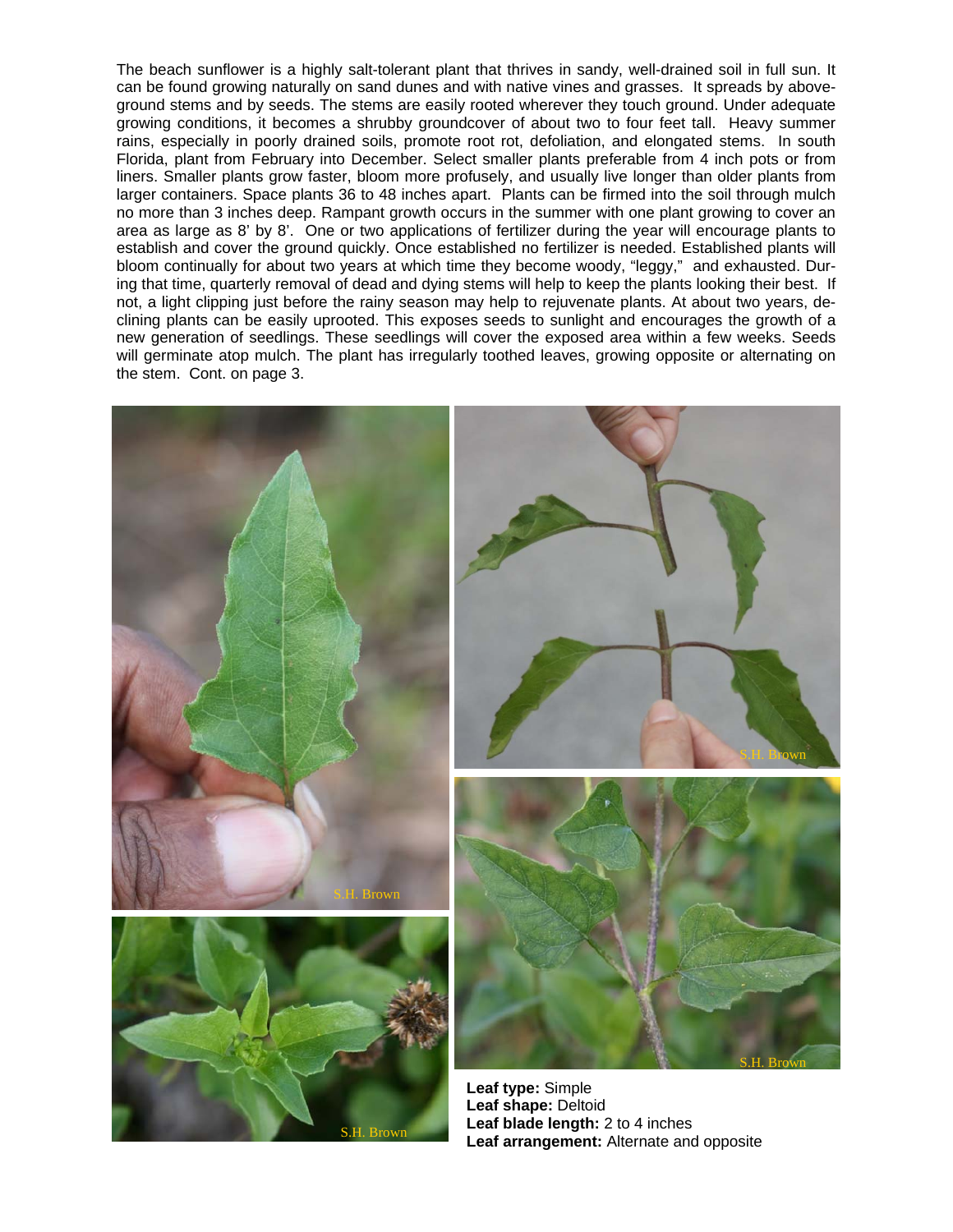





**Flower color:** Yellow corolla (petals) with black disk **Flower arrangement:** Single **Corolla type:** Composite **Diameter:** 2.5 inches or more **Flower position:** Slightly nodding **Flower characteristic:** Year-round flowering in south Florida, summer in northern Florida **Fruit:** small kernels with an oily seed wall



## Cont. from page 2.

The bright yellow daisy-like flowers can be enjoyed year-round; however, peak display can be expected in fall, winter, and spring. Dead-heading will encourage flower production but is not necessary for a pleasing display. The flowers are a nectar source for butterflies and when dry, the flower heads produce small black seeds that germinate readily. The flowers and seeds were used by Native Americans to produce pale green and purple-black colors, for body painting and dyeing textiles, pottery, and baskets. Subspecies naturally occurring in Florida include debilis on the east coast and vestitus on the west coast. The former, *Helianthus debilis*  subsp. debilis is the subspecies universally cultivated in Florida. This accounts for its extensive spread outside its native east coast range and up and down the west coast of Florida. Subspecies debilis hybridization with subspecies vestitus may cause the latter to go extinct.